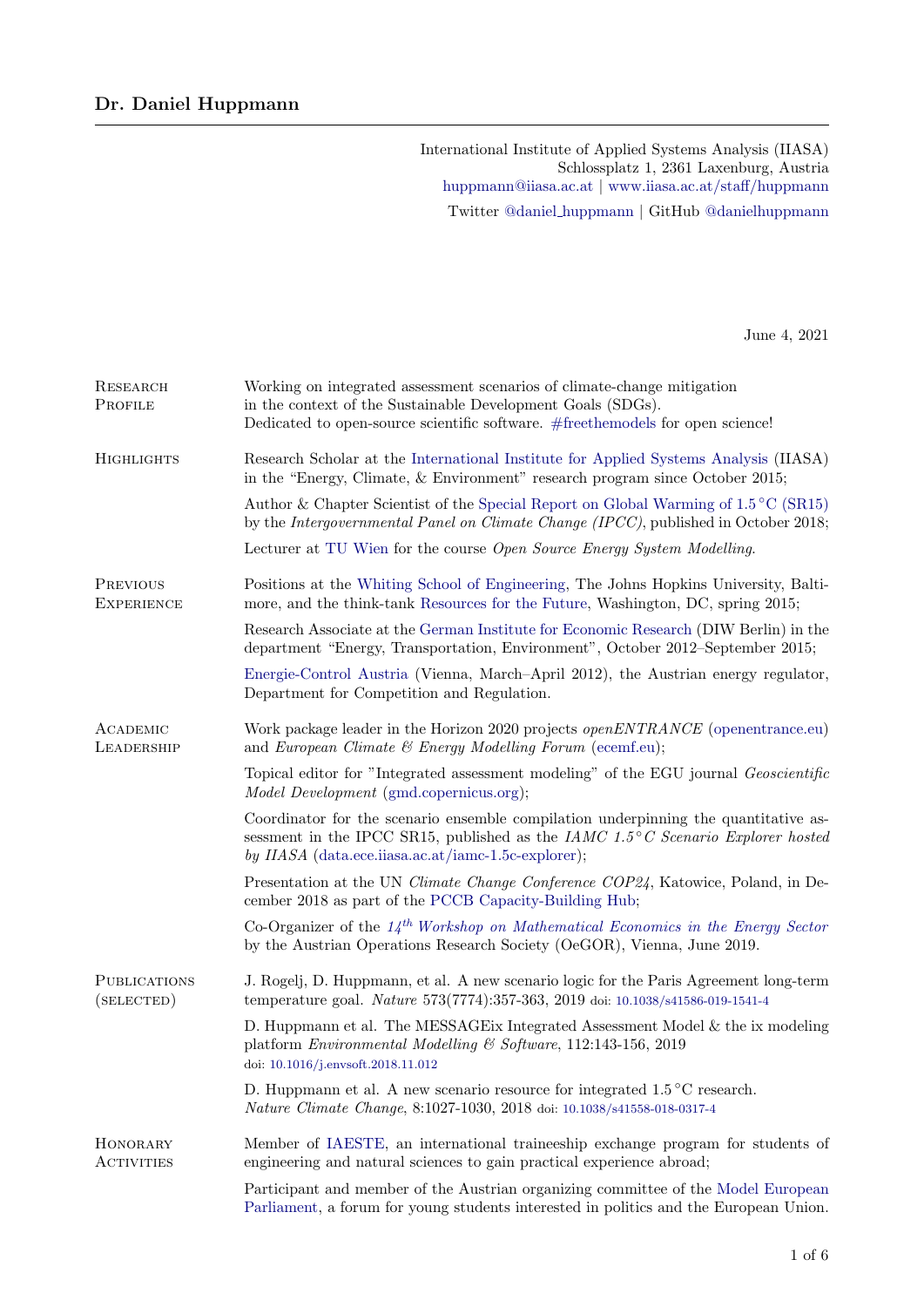| <b>CURRENT</b>                    | Research Scholar at the International Institute for Applied Systems Analysis (IIASA)<br>in the "Energy, Climate, $\&$ Environment" research program since October 2015;                                                                                    |
|-----------------------------------|------------------------------------------------------------------------------------------------------------------------------------------------------------------------------------------------------------------------------------------------------------|
|                                   | Scientific Lead of the <i>Modeling Platform Development Team</i> since February 2019.                                                                                                                                                                      |
| PREVIOUS<br>POSITIONS             | Research Associate at the German Institute for Economic Research (DIW Berlin) in the<br>department "Energy, Transportation, Environment", October 2012–September 2015;                                                                                     |
|                                   | Postdoctoral Fellow at the Whiting School of Engineering, The Johns Hopkins Univer-<br>sity, Baltimore, January–June 2015;                                                                                                                                 |
|                                   | Visiting Fellow at Resources for the Future, Washington, DC, in spring 2015.                                                                                                                                                                               |
| <b>EDUCATION</b>                  | Doctoral dissertation defended in June 2014 at Berlin University of Technology for the<br>academic degree Dr.rer.oec. (equiv. PhD in Economics, grade: Summa cum laude),<br>written within the DIW Berlin Graduate Center of Economic and Social Research; |
|                                   | Graduated as <i>Diplom-Ingenieur</i> (Dipl.-Ing., equiv. MSc, 5-year degree) in Mathematics<br>from Vienna University of Technology in November 2010;                                                                                                      |
|                                   | Austrian high school final exam ( <i>Matura</i> ) passed with distinction at the Theresianische<br>Akademie Wien in June 2003.                                                                                                                             |
| PROFESSIONAL<br><b>EXPERIENCE</b> | Energie-Control Austria (Vienna, March-April 2012), the Austrian energy regulator,<br>Department for Competition and Regulation; tasked with implementing a short-term<br>electricity spot price forecast model;                                           |
|                                   | ACTED (Tajikistan, July–August 2006), a development cooperation agency; in charge<br>of two projects on microfinance and market surveying;                                                                                                                 |
|                                   | Deloitte (Paris, July–October 2005), an international financial services and audit firm;<br>working in the EMEA Learning and Development department in Paris; responsible for<br>preparation and logistics of training seminars;                           |
|                                   | Government Accountability Project (Washington, DC, June-July 2004), an NGO and<br>law firm focused on freedom of speech and whistleblower protection.                                                                                                      |
| ACADEMIC<br>LEADERSHIP            | Work package leader in the Horizon 2020 projects <i>openENTRANCE</i> (openentrance.eu)<br>and European Climate $\mathcal C$ Energy Modelling Forum (ecemf.eu);                                                                                             |
|                                   | Topical editor for "Integrated assessment modeling" of the EGU journal <i>Geoscientific</i><br><i>Model Development</i> (gmd.copernicus.org);                                                                                                              |
|                                   | Author of the Summary for Policymakers and Chapters 2, 4 $\&$ 5 of the Special Re-<br>port on Global Warming of 1.5 °C (SR15) by the Intergovernmental Panel on Climate<br>Change (IPCC), published in October 2018;                                       |
|                                   | Project lead for the scenario ensemble compilation underpinning the quantitative as-<br>sessment in the IPCC SR15, published as the <i>IAMC</i> 1.5°C Scenario Explorer hosted<br>by IIASA (data.ece.iiasa.ac.at/iamc-1.5c-explorer/);                     |
|                                   | Presentation at the UN Climate Change Conference COP24, Katowice, Poland, in De-<br>cember 2018 as part of the PCCB Capacity-Building Hub;                                                                                                                 |
|                                   | Co-Organizer of the $14^{th}$ Workshop on Mathematical Economics in the Energy Sector<br>by the Austrian Operations Research Society (OeGOR), Vienna, June 2019;                                                                                           |
|                                   | Member of the Advisory Board of the reFUEL project funded by an <i>ERC Starting Grant</i><br>(Prof. Johannes Schmidt) at the University of Applied Life Sciences, Vienna (BOKU);                                                                           |
|                                   | Officer for Communication & Outreach of the INFORMS Section "Energy, Natural Re-<br>sources, and the Environment" (ENRE) from 2016 until 2018;                                                                                                             |
|                                   | Conference Vice-Chair of the $10^{th}$ Trans-Atlantic Infraday Conference, held at the Fed-<br>eral Energy Regulatory Commission (FERC), Washington, D.C., November 2016.                                                                                  |
|                                   |                                                                                                                                                                                                                                                            |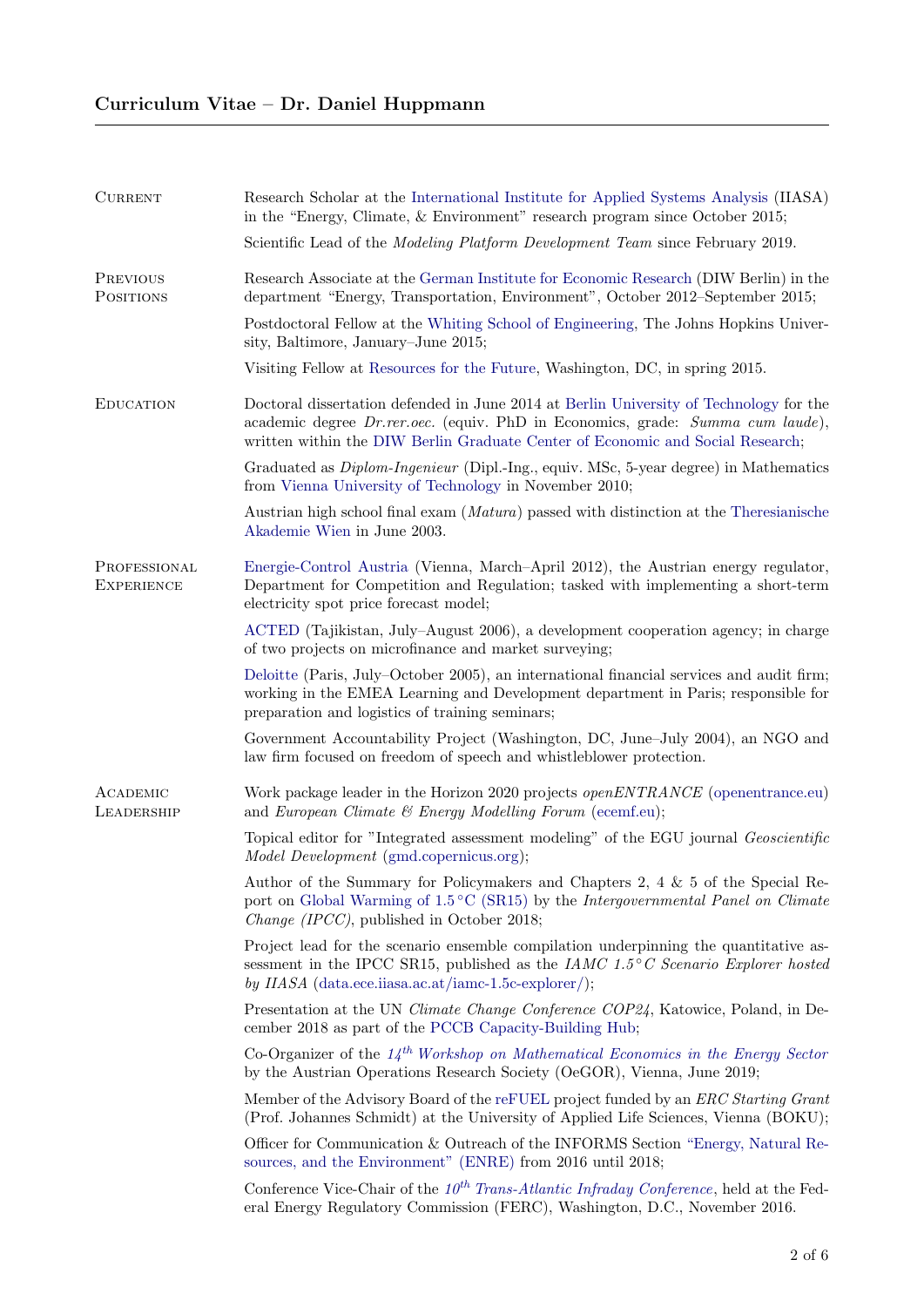| <b>HONORS</b><br>& AWARDS            | Winner of the 2016 Young Researcher Prize (with Sauleh Siddiqui), awarded by the<br>INFORMS Section "Energy, Natural Resources, and the Environment" (ENRE);                                                                                                                                                      |
|--------------------------------------|-------------------------------------------------------------------------------------------------------------------------------------------------------------------------------------------------------------------------------------------------------------------------------------------------------------------|
|                                      | Conference Presentation Award for Young Researchers (Vortragsprämie) for a talk given<br>at the INFORMS Annual Conference 2013 in Minneapolis, endowed by the German<br>Bundesbank and awarded by the Verein für Socialpolitik, in December 2013;                                                                 |
|                                      | Funding grant for a 10-week research assistant position for a BSc student from the<br>United States within the RISE program (Research Internships in Science and Engineer-<br>ing) by the German Academic Exchange Service (DAAD), in June–August 2013;                                                           |
|                                      | Research grant and dissertation sponsorship awarded by Energie-Control Austria within<br>the special series "10 years of e-control", in May 2011;                                                                                                                                                                 |
|                                      | "Wirtschaft-Ethik-Religion" award (business-ethics-religion) by the Federation of Aus-<br>trian Industry for a study on corporate social responsibility (CSR) for multinational<br>enterprises written as part of the Matura examinations, awarded in October 2003.                                               |
| <b>TEACHING</b><br><b>EXPERIENCE</b> | Lecturer at TU Wien since 2019 for the course Open Source Energy System Modelling<br>(link to TISS);                                                                                                                                                                                                              |
|                                      | Lecturer/Adjunct Faculty at Webster Vienna Private University, for the course Inter-<br>national Affairs: Power & Technology, in the fall semester 2017;                                                                                                                                                          |
|                                      | Lecturer at the Oppdal PhD Winter School on Stochastic programming in energy, orga-<br>nized by NTNU Trondheim, Department of Industrial Economics & Technology Man-<br>agement (IØT), in March 2016;                                                                                                             |
|                                      | Lecturer at the InfraTrain Autumn School on One- and two-level energy modelling,<br>organized by the Workgroup on Infrastructure Policy, TU Berlin, in October 2014;<br>Teaching Assistant at the InfraTrain from 2009–2012, for various courses on stochastic<br>dynamic optimization and equilibrium modelling; |
|                                      | Lecturer at the Bad Hofgastein PhD Winter School on Stochastic programming with<br>applications in energy, finance and insurance, organized by University of Vienna, De-<br>partment of Statistics and Operations Research, in April 2014;                                                                        |
|                                      | Lecturer at the Oppdal PhD Winter School on Managing uncertainty in energy infras-<br><i>tructure investments</i> , organized by NTNU Trondheim, IØT, in March 2011.                                                                                                                                              |
| <b>STUDENT</b><br><b>SUPERVISION</b> | Ryan Hanna, PhD candidate at the University of California, San Diego (UCSD), super-<br>vision & mentoring in the 2017 Young Scientist Summer Program (YSSP) at IIASA;                                                                                                                                             |
|                                      | Clara Orthofer, PhD candidate at the Technical University Munich (TUM), supervision<br>& mentoring in the 2016 YSSP at IIASA; winner of IIASA's 2016 Peccei Award;                                                                                                                                                |
|                                      | Alex Koberle, PhD candidate at the Energy Planning Program, COPPE/ UFRJ, Brazil,<br>co-supervision $\&$ mentoring in the 2016 YSSP at IIASA;                                                                                                                                                                      |
|                                      | Lissy Langer, co-supervision of MSc thesis submitted at TU Berlin in September 2015,<br>written at Johns Hopkins University with financial support by the PROMOS program;<br>currently a PhD student at TU Berlin;                                                                                                |
|                                      | Simon Donges, co-supervision of MSc thesis submitted at TU Berlin in June 2015;                                                                                                                                                                                                                                   |
|                                      | Benjamin Boldt, co-supervision of MSc thesis submitted at TU Berlin in July 2014;                                                                                                                                                                                                                                 |
|                                      | Lukas Wuttke, co-supervision of BSc thesis submitted at TU Berlin in October 2013;                                                                                                                                                                                                                                |
|                                      | Shayna Rose, at the time undergrad student at Johns Hopkins University, supervision<br>during an internship at DIW Berlin funded by the DAAD RISE program, summer 2013;<br>currently enrolled as a MSc student at Georgetown University.                                                                          |
|                                      |                                                                                                                                                                                                                                                                                                                   |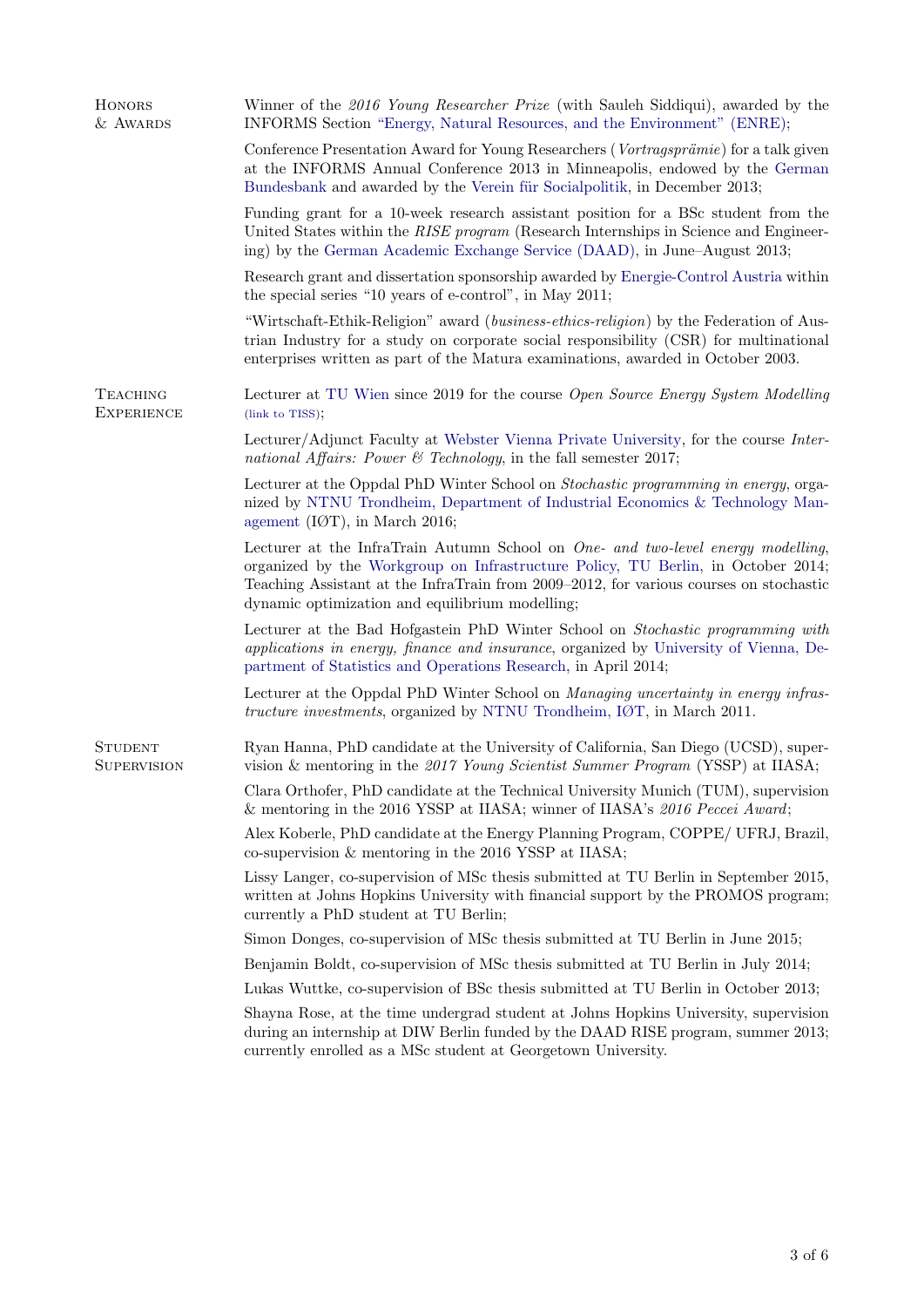| <b>REVIEWER</b>               | Nature Energy, Nature Climate Change, Energy Economics, Energy Policy, The Energy<br>Journal, European Journal of Operational Research (EJOR), Climatic Change, Net-<br>works & Spatial Economics (NETS), Mathematical Methods of Operations Research<br>(MMOR), IEEE Transactions on Power Systems (IEEE TPS), Technological Forecast-<br>ing & Social Change, Optimization & Engineering  |
|-------------------------------|---------------------------------------------------------------------------------------------------------------------------------------------------------------------------------------------------------------------------------------------------------------------------------------------------------------------------------------------------------------------------------------------|
| HONORARY<br><b>ACTIVITIES</b> | Member of IAESTE, an international traineeship exchange program for students of en-<br>gineering and natural sciences to gain practical experience abroad;<br>- National Secretary of IAESTE Austria in 2007, head of the exchange program and<br>representative of the National Committee on the international level;<br>- Board Member of IAESTE A.s.b.l. (IAESTE International) in 2010; |
|                               | Participation in the Model European Parliament, a forum for young students interested<br>in politics and the European Union; President of the General Assembly and head of the<br>organising committee in several national and international sessions;                                                                                                                                      |
|                               | Facilitator and workgroup leader at the Waves of Democracy in Brandbjerg, Denmark,<br>in September 2006, an EU-funded project bringing together students to discuss partic-<br>ipatory democracy & citizens' rights.                                                                                                                                                                        |
| LANGUAGES                     | German (native); English (CAE, "A"-grade); French (Berlitz, "1"-grade).                                                                                                                                                                                                                                                                                                                     |
| <b>COMPUTER</b><br>LITERACY   | Office (MS Office); Math & programming (GAMS, Python, R, L <sup>AT</sup> EX); Graphics (Adobe CS);<br>Collaborative tools (Git, SVN); Web & Database (Java, ORACLE, SQL, HTML 5).                                                                                                                                                                                                           |
| <b>MISCELLANEOUS</b>          | Date of birth: January 3, 1985; Place of birth: Vienna, Austria;<br>Military service: October 2003–May 2004, 3425 Langenlebarn, Austria; office duties.                                                                                                                                                                                                                                     |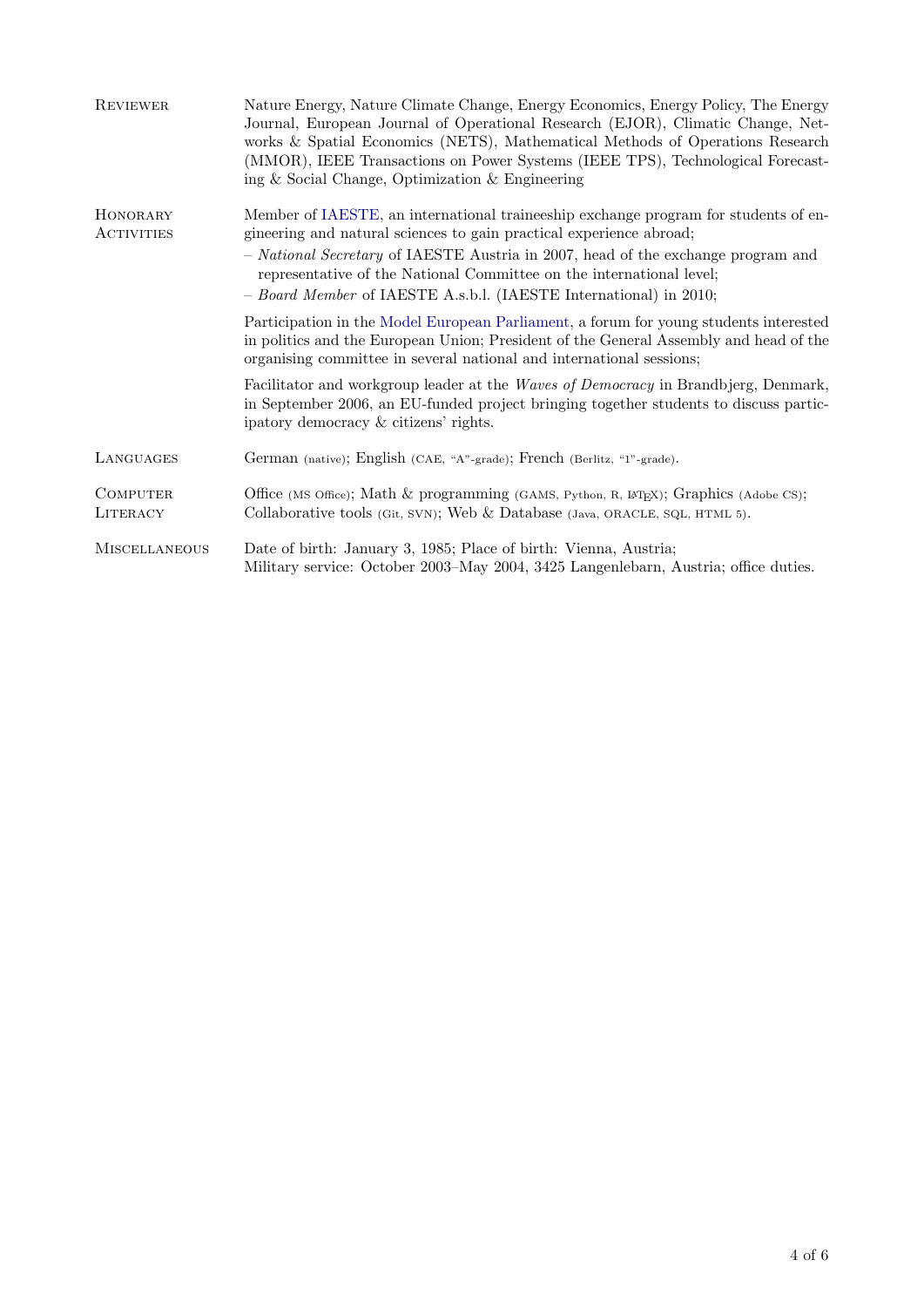## Publications – Dr. Daniel Huppmann

| <b>INTERNATIONAL</b><br><b>REPORTS</b> | Contributing Author to Chapter 3 of the Emissions Gap Report 2020, published by<br>UN Environment in December 2020;                                                                                                                                                                                                                                                                                                                                                                                                                                              |
|----------------------------------------|------------------------------------------------------------------------------------------------------------------------------------------------------------------------------------------------------------------------------------------------------------------------------------------------------------------------------------------------------------------------------------------------------------------------------------------------------------------------------------------------------------------------------------------------------------------|
|                                        | Contributing Author to the Summary for Policymakers as well as Chapters 2 and 5<br>of the Special Report on Global Warming of $1.5^{\circ}$ C (SR15) by the <i>Intergovernmental</i><br>Panel on Climate Change (IPCC), published in October 2018.                                                                                                                                                                                                                                                                                                               |
| PEER-REVIEWED<br>PUBLICATIONS          | H. Auer, P. Crespo del Granado, P.-Y. Oei, K. Hainsch, K. Löffler, T. Burandt, D. Hupp-<br>mann and I. Grabaak. Development and modelling of different decarbonization scenar-<br>ios of the European energy system until 2050 as a contribution to achieving the ambi-<br>tious $1.5^{\circ}$ C climate targets e & i Elektrotechnik und Informationstechnik 137:346-358,<br>2020 doi: 10.1007/s00502-020-00832-7                                                                                                                                               |
|                                        | J. Rogelj, D. Huppmann, V. Krey, K. Riahi, L. Clarke, M. Gidden, Z. Nicholls and<br>M. Meinshausen. A new scenario logic for the Paris Agreement long-term temperature<br>goal. Nature 573(7774):357-363, 2019 doi: 10.1038/s41586-019-1541-4                                                                                                                                                                                                                                                                                                                    |
|                                        | C. Orthofer, D. Huppmann, and V. Krey. South Africa after Paris – Fracking its Way<br>to the NDCs?, Frontiers in Energy Research, 2019 doi: 10.3389/fenrg.2019.00020                                                                                                                                                                                                                                                                                                                                                                                             |
|                                        | D. Huppmann, M. Gidden, O. Fricko, P. Kolp, C. Orthofer, M. Pimmer, N. Kushin, A.<br>Vinca, A. Mastrucci, K. Riahi, and V. Krey. The MESSAGE ix Integrated Assessment<br>Model and the ix modeling platform <i>Environmental Modelling</i> & Software, 112:143-156,<br>2019 doi: 10.1016/j.envsoft.2018.11.012 (electronic preprint: pure.iiasa.ac.at/15157/)                                                                                                                                                                                                    |
|                                        | M. Gidden and D. Huppmann. pyam: a Python Package for the Analysis and Visual-<br>ization of Assessment Models The Journal of Open-Source Software (JOSS) 4(33):1095,<br>2019, doi: 10.21105/joss.01092                                                                                                                                                                                                                                                                                                                                                          |
|                                        | S. Parkinson, V. Krey, D. Huppmann, T. Kahil, D. McCollum, O. Fricko, E. Byers, M.<br>Gidden, B. Mayor, Z. Khan, C. Raptis, N. Rao, N. Johnson, Y. Wada, N. Djilali, and<br>K. Riahi. Balancing clean water-climate change mitigation trade-offs. <i>Environmental</i><br><i>Research Letters</i> $14(1)$ , 2019, doi: 10.1088/1748-9326/aaf2a3                                                                                                                                                                                                                  |
|                                        | O. Oke, D. Huppmann, M. Marshall, R. Poulton, and S. Siddiqui. Mitigating environ-<br>mental and public-safety risks of United States crude-by-rail transport. Networks $\mathcal E$<br>Spatial Economics, 19(2):521-555, 2019 doi: 10.1007/s11067-018-9387-0<br>earlier version published as: DIW Discussion Paper 1575, 2016                                                                                                                                                                                                                                   |
|                                        | D. Huppmann, J. Rogelj, V. Krey, E. Kriegler, and K. Riahi. A new scenario resource<br>for integrated $1.5^{\circ}$ C research. <i>Nature Climate Change</i> , 8:1027-1030, 2018<br>doi: 10.1038/s41558-018-0317-4                                                                                                                                                                                                                                                                                                                                               |
|                                        | A. Grubler, C. Wilson, N. Bento, B. Boza-Kiss, V. Krey, D. McCollum, N. Rao, K. Riahi,<br>J. Rogelj, S. De Stercke, J. Cullen, S. Frank, O. Fricko, F. Guo, M. Gidden, P. Havlík,<br>D. Huppmann, G. Kiesewetter, P. Rafaj, W. Schoepp and H. Valin. A low energy de-<br>mand scenario for meeting the $1.5^{\circ}$ C target and sustainable development goals without<br>negative emission technologies. Nature Energy $3(6)$ : 515-527, 2018<br>doi: 10.1038/s41560-018-0172-6                                                                                |
|                                        | D. McCollum, W. Zhou, C. Bertram, H. S. de Boer, V. Bosetti, S. Busch, J. Després,<br>L. Drouet, J. Emmerling, M. Fay, O. Fricko, S. Fujimori, M. Gidden, M. Harmsen,<br>D. Huppmann, G. Iyer, V. Krey, E. Kriegler, C. Nicolas, S. Pachauri, S. Parkinson,<br>M. Poblete-Cazenave, P. Rafaj, N. Rao, J. Rozenberg, A. Schmitz, W. Schoepp, D. van<br>Vuuren and K. Riahi. Energy investment needs for fulfilling the Paris Agreement<br>and achieving the Sustainable Development Goals. Nature Energy, $3(7)$ :589-599, 2018<br>doi: 10.1038/s41560-018-0179-z |
|                                        | D. Huppmann and S. Siddiqui. An exact solution method for binary equilibrium prob-<br>lems with compensation and the power market uplift problem. European Journal of<br><i>Operational Research</i> , 266(2):622-638, 2018 doi: 10.1016/j.ejor.2017.09.032<br>earlier version published as: $DIW$ Discussion Paper 1475, 2015 and on arXiv (1504.05894)                                                                                                                                                                                                         |